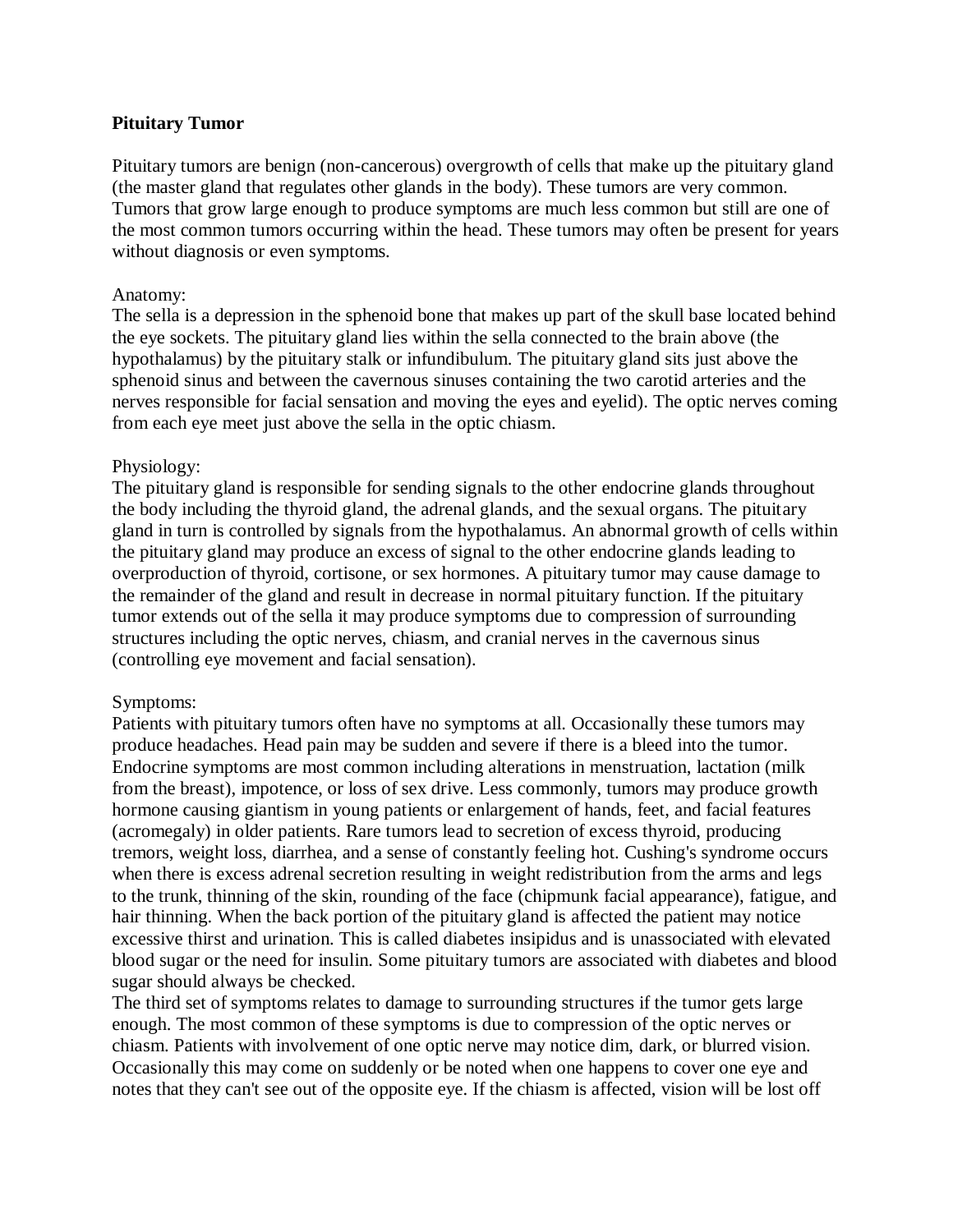to the outside in both eyes. This may not be apparent unless one happens to close one eye. If the nerves surrounding the sella are affected, there may be double vision, eyelid droop, pupil enlargement, or facial pain and numbness.

#### Diagnosis:

Pituitary tumors are usually suspected based on endocrine changes but are confirmed with imaging studies. A CT scan can reveal a pituitary tumor and may be especially sensitive to hemorrhage. MRI scanning may be more sensitive and better define the relationship of the tumor to the optic nerves and surrounding structures.

Blood studies to check pituitary function are essential. Other lesions around the sella and pituitary may produce similar symptoms and may be confused with a pituitary tumor. These include meningiomas, craniopharyngiomas, germ cell tumors, and aneurysms.